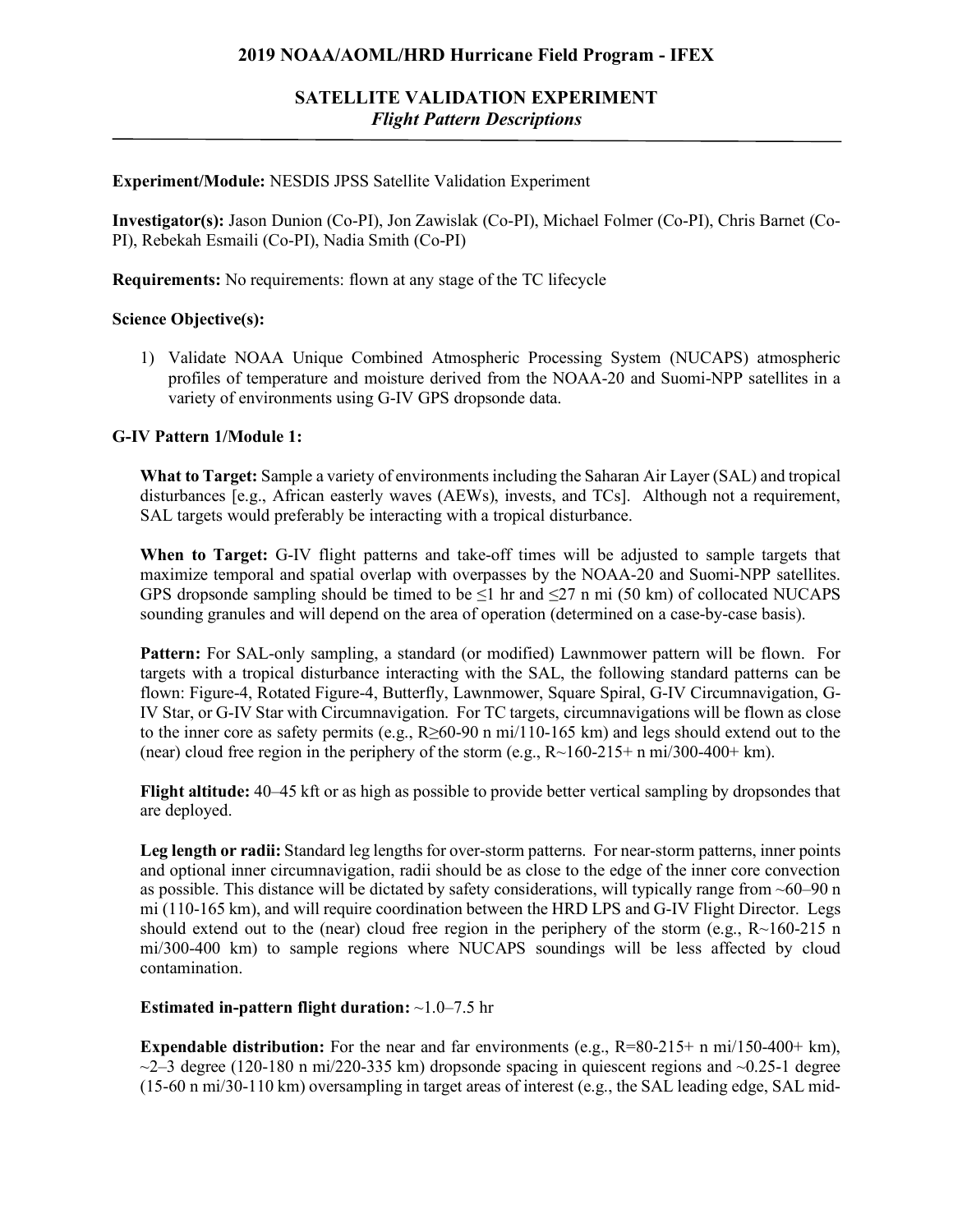### **2019 NOAA/AOML/HRD Hurricane Field Program - IFEX**

## **SATELLITE VALIDATION EXPERIMENT** *Flight Pattern Descriptions*

level easterly jet, or SAL dry air intrusions into the TC periphery). Oversampling is especially desirable in areas where there are also coincident NOAA-20 and Suomi-NPP satellite overpasses. Standard dropsonde distributions near the outer edge of the "inner core" convection (R~80-105 n mi/150-200 km) associated with the AEW, invest, or TC.

**Instrumentation Notes:** Use TDR defaults (though not a requirement for this experiment). Use straight flight legs as safety permits. All GPS dropsonde data should be transmitted to the Global Telecommunication System (GTS) in real-time to ensure availability for assimilation into forecast models.

### **G-IV Pattern 2/Module 2:**

**What to Target:** Sample the environment of a tropical disturbance [e.g., African easterly wave (AEW), invest, or TC].

**When to Target:** G-IV flight patterns and take-off times will be adjusted to sample targets that maximize temporal and spatial overlap with overpasses by the NOAA-20 and Suomi-NPP satellites. GPS dropsonde sampling should be timed to be  $\leq$ 1 hr and  $\leq$ 27 n mi (50 km) of collocated NUCAPS sounding granules and will depend on the area of operation (determined on a case-by-case basis).

**Pattern:** The following standard patterns can be flown: Figure-4, Rotated Figure-4, Butterfly, Lawnmower, Square Spiral, G-IV Circumnavigation, G-IV Star, or G-IV Star with Circumnavigation. For TC targets, circumnavigations will be flown as close to the inner core as safety permits (e.g.,  $R \ge 60$ -90 n mi/110-165 km) and legs should extend to the (near) cloud free region in the periphery of the storm (e.g., R=160-215+ n mi/300-400+ km).

**Flight altitude:** 40–45 kft or as high as possible to provide better vertical sampling by dropsondes that are deployed.

Leg length or radii: Standard leg lengths for over-storm patterns. For near-storm patterns, inner points and optional inner circumnavigation, radii should be as close to the edge of the inner core convection as possible. This distance will be dictated by safety considerations, will typically range from ~60–90 n mi (110-165 km), and will require coordination between the HRD LPS and G-IV Flight Director. Legs should extend out to the (near) cloud free region in the periphery of the storm (e.g.,  $R\sim160-215$  n mi/300-400 km) to sample regions where NUCAPS soundings will be less affected cloud contamination.

### **Estimated in-pattern flight duration:** ~1.0–7.5 hr

**Expendable distribution:** For the near and far environments (e.g.,  $R=80-215$  n mi/150-400 km),  $\sim$ 2– 3 degree (120-180 n mi/220-335 km) GPS dropsonde spacing in quiescent regions and ~0.25-1 degree (15-60 n mi/30-110 km) oversampling in target areas of interest (e.g., moisture gradients in the near environment around the inner core). Oversampling is especially desirable in areas where there are also coincident NOAA-20 and Suomi-NPP satellite overpasses. Standard GPS dropsonde distributions near the "inner core"  $(R~80~105~n~mi/150~200~km)$  of the AEW, invest, or TC.